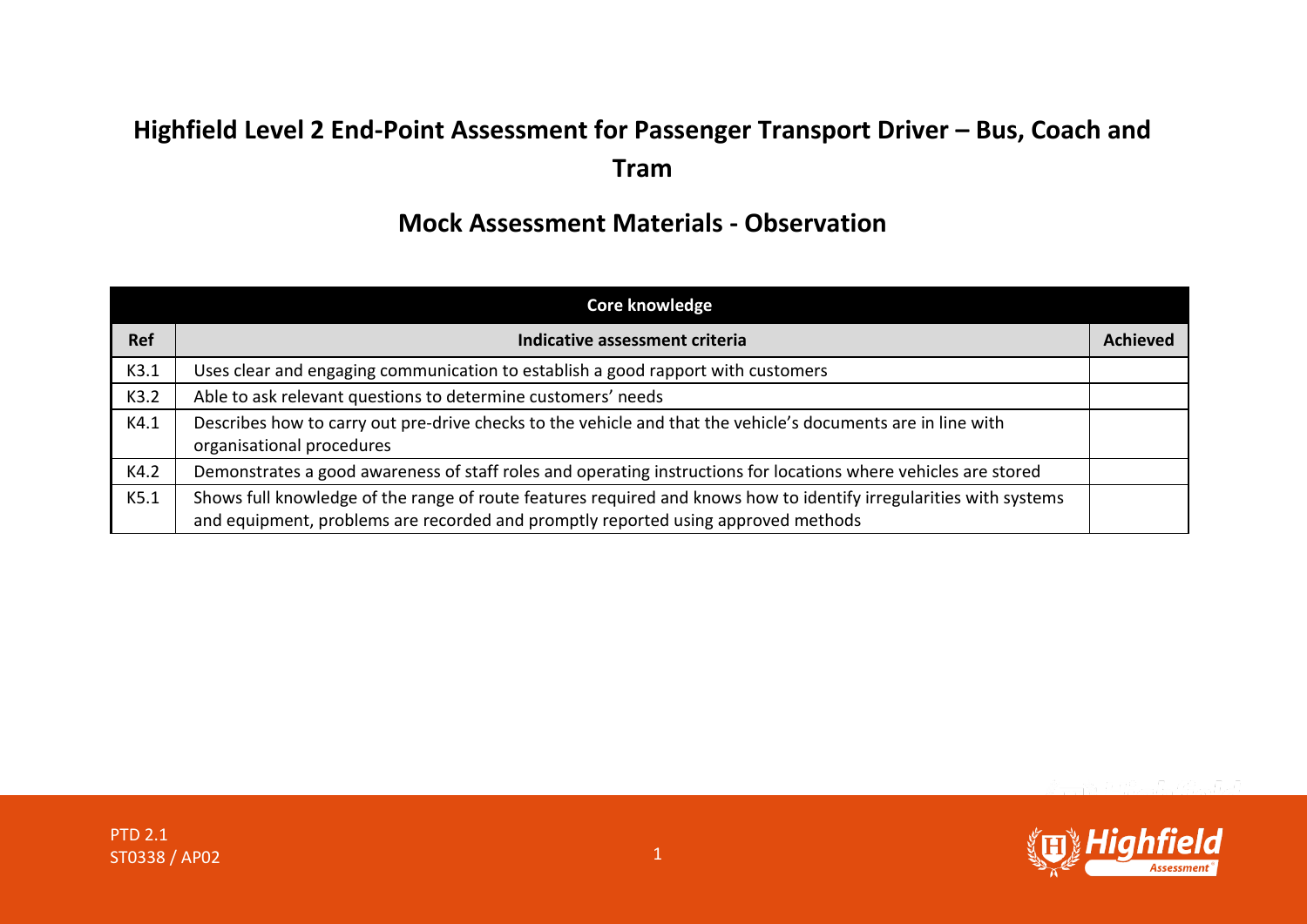|            | <b>Core skills and competence</b>                                                                                                                         |                 |
|------------|-----------------------------------------------------------------------------------------------------------------------------------------------------------|-----------------|
| <b>Ref</b> | Indicative assessment criteria                                                                                                                            | <b>Achieved</b> |
| S1.1       | Meets the requirements for personal preparation and appearance                                                                                            |                 |
| S1.2       | Obtains relevant information and documentation to ensure duties can be performed in a safe and efficient manner                                           |                 |
| S3.1       | Applies rules, procedures and the company's policies at all times and demonstrates due regard for safety when<br>carrying out duties                      |                 |
| S7.1       | Demonstrates how to book on duty at the correct time ensuring all required checks have been completed in time for<br>the start of the shift               |                 |
| S8.1       | Demonstrates how to prioritise own duties ensuring all activities are completed to time and the service is maintained                                     |                 |
| S9.1       | Carries out duties in accordance with appropriate organisational policies concerning conduct and appearance                                               |                 |
| S10.1      | Ensures a clean and tidy working environment is maintained at all times                                                                                   |                 |
| S19.1      | Demonstrates a consistent approach to all customer interactions, treats all customers fairly and in line with<br>requirements                             |                 |
| S22.1      | Demonstrates core safety requirements of vehicle within a depot or station including the appropriate authority to be<br>gained prior to preparing vehicle |                 |
| S22.2      | Demonstrates due regard for safety by using authorised walking routes and wearing appropriate PPE                                                         |                 |
| S23.1      | Demonstrates how to carry out preparation/mobilisation/service safety checks of vehicle within timescales                                                 |                 |
| S23.2      | Demonstrates good core safety and protection requirements of vehicles within a depot or station                                                           |                 |
| S23.3      | Able to report any vehicle defects or problems when preparing the vehicle                                                                                 |                 |
| S25.1      | Demonstrates good decision-making skills, considers risks, takes appropriate action, makes decisions when needed<br>and is not impulsive                  |                 |
| S25.2      | Is able to identify problems and remedy them without jumping to conclusions or making assumptions                                                         |                 |
| S29.1      | Checks the vehicle displays the correct destination, signage and information and able to make changes if necessary,<br>without impacting on the service   |                 |
| S31.1      | Ensures the vehicle is operating efficiently and knows what action to take if any irregularities are identified                                           |                 |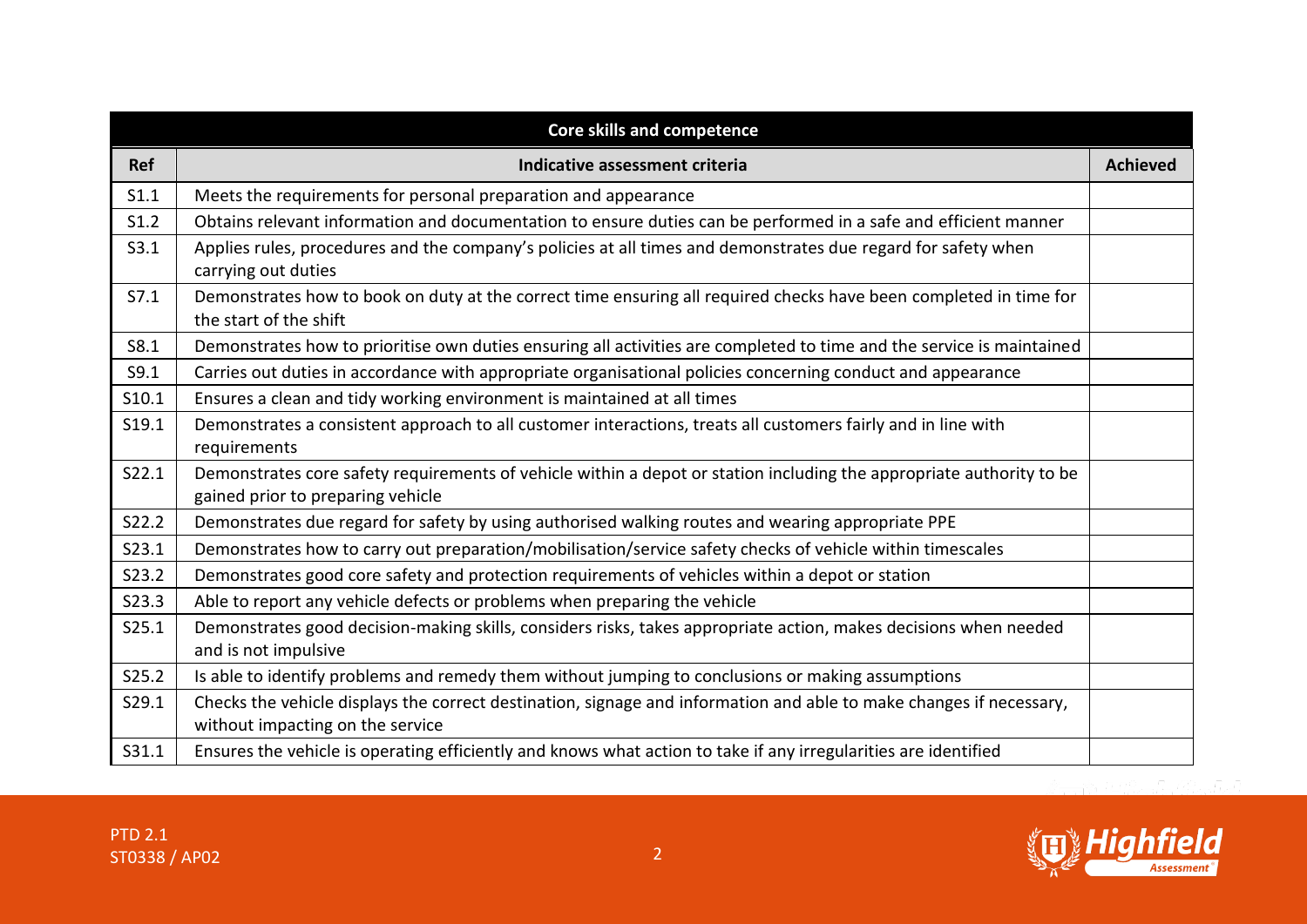| S33.1 | Demonstrates a good understanding of how to start and control the vehicle safely                                 |  |
|-------|------------------------------------------------------------------------------------------------------------------|--|
| S33.2 | Any irregularities are identified, communicated and recorded promptly using approved methods                     |  |
| S34.1 | Demonstrates an ability to ensure passengers' comfort, e.g. smooth braking                                       |  |
| S35.1 | Demonstrates a good understanding of the route being driven and applicable risks including how to make scheduled |  |
|       | stops, assisting customers where necessary                                                                       |  |

| <b>Behaviours</b> |                                                                                                      |                 |
|-------------------|------------------------------------------------------------------------------------------------------|-----------------|
| <b>Ref</b>        | Indicative assessment criteria                                                                       | <b>Achieved</b> |
| B4.1              | Shows ability to act to keep passengers safe at all times                                            |                 |
| B5.1              | Attitude is respectful and positive and never has a negative impact on other people                  |                 |
| B6.1              | Follows standardised procedures routinely                                                            |                 |
| B6.2              | Demonstrates a quality service by working to both legislation and organisational policy requirements |                 |

| <b>Specific Bus requirements</b> |                                                                                                                            |                 |
|----------------------------------|----------------------------------------------------------------------------------------------------------------------------|-----------------|
| Ref                              | Indicative assessment criteria                                                                                             | <b>Achieved</b> |
| SB1.1                            | Demonstrates how to use the appropriate systems and equipment when recording transactions, including reconciling<br>errors |                 |
| SB2.1                            | Demonstrates a good, polite manner when assisting customers as appropriate, providing relevant information when<br>asked   |                 |
| KB1.1                            | Able to explain the procedures for collecting revenues and know how to use appropriate equipment                           |                 |